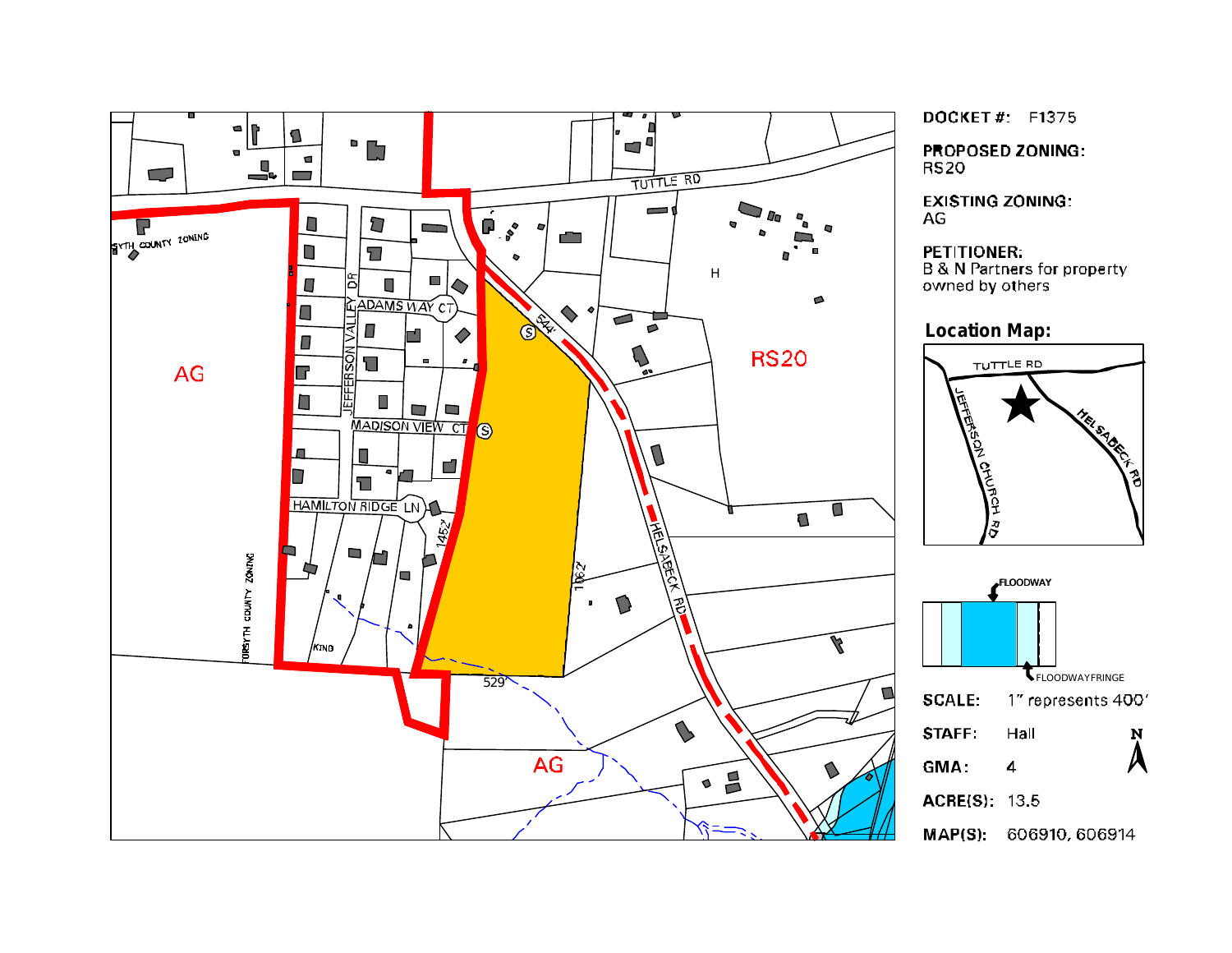October 23, 2002

B-N Partners P. O. Box 492 King, NC 27021

RE: ZONING MAP AMENDMENT F-1375

Dear Sirs:

The attached report of the Planning Board to the Forsyth County Board of Commissioners is sent to you at the request of the Commissioners.

When the rezoning is scheduled for public hearing, you will be notified by Jane Cole, Clerk to the County Commissioners, of the date on which the Commissioners will hear this petition.

Sincerely,

A. Paul Norby, AICP Director of Planning

Attachment

pc: Jane Cole, County Manager's Office Kelie Sprinkle, 9521 Jefferson Valley Drive, Rural Hall, NC 27045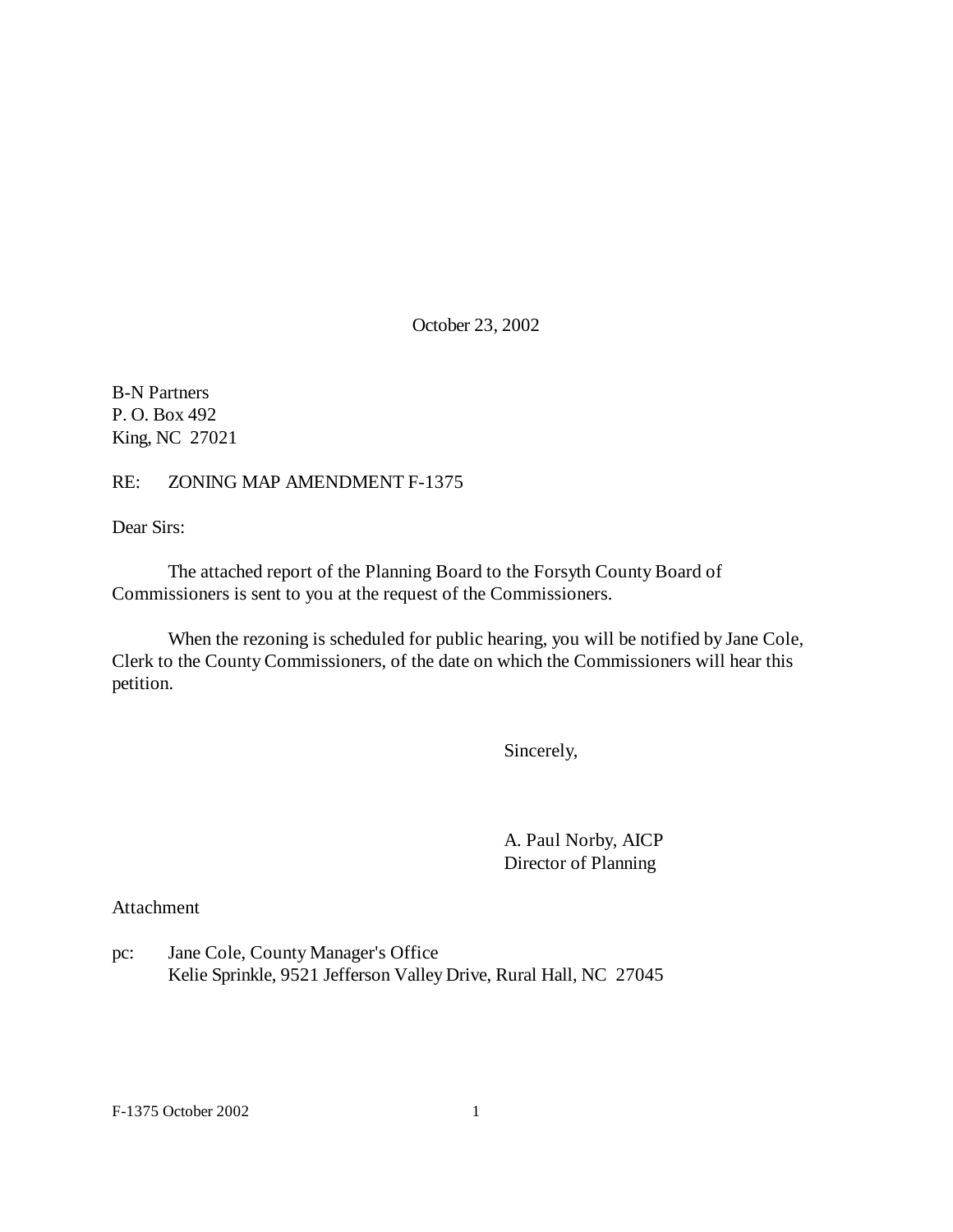# **FORSYTH COUNTY BOARD OF COMMISSIONERS**

**MEETING DATE: \_\_\_\_\_\_\_\_\_\_\_\_\_\_\_\_\_\_\_\_\_\_\_\_\_\_\_\_ AGENDA ITEM NUMBER: \_\_\_\_\_\_\_\_\_\_\_\_\_\_**

**SUBJECT**:-

Zoning map amendment of B-N Partners for property owned by Aliene T. Essick et al and Delmore D. Tuttle heirs

**COUNTY MANAGER'S RECOMMENDATION OR COMMENTS**:-

# **SUMMARY OF INFORMATION**:-

Zoning map amendment of B-N Partners for property owned by Aliene T. Essick et al and Delmore D. Tuttle heirs from AG to RS-20: property is located on the southwest side of Helsabeck Road south of Tuttle Road. (Zoning Docket F-1375).

After consideration, the Planning Board recommended approval of the rezoning petition.

| <b>ATTACHMENTS:-</b> | <b>YES</b> |  |
|----------------------|------------|--|
|----------------------|------------|--|

**SIGNATURE**: **DATE**: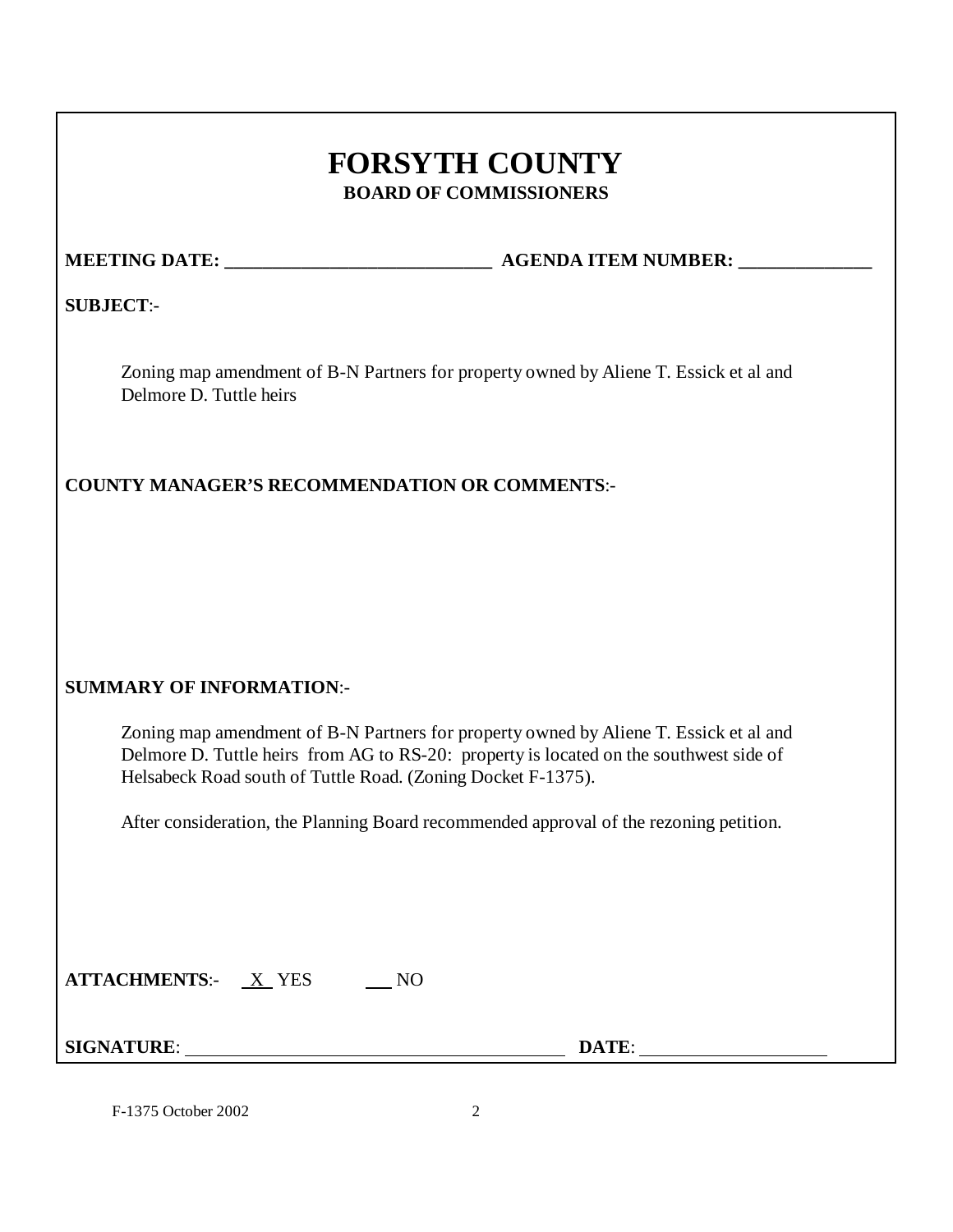#### COUNTY ORDINANCE - GENERAL USE

Zoning Petition of B-N Partners for property owned by Aliene T. Essick et al and Delmore D. Tuttle heirs, Docket F-1375

AN ORDINANCE AMENDING THE FORSYTH COUNTY ZONING ORDINANCE AND THE OFFICIAL ZONING MAP OF THE COUNTY OF FORSYTH, NORTH CAROLINA

\_\_\_\_\_\_\_\_\_\_\_\_\_\_\_\_\_\_\_\_\_\_\_\_\_\_\_\_\_\_\_\_\_

BE IT ORDAINED by the Board of County Commissioners of the County of

Forsyth as follows:

Section 1. The Zoning Ordinance of the *Unified Development Ordinances* of the County

of Forsyth, North Carolina, and the Official Zoning Map of the County of Forsyth, North

Carolina, are hereby amended by changing from AG to RS-20 the zoning classification of the

following described property:

Tax Block 4971, Tax Lot 8G

Section 2. This ordinance shall become effective upon adoption.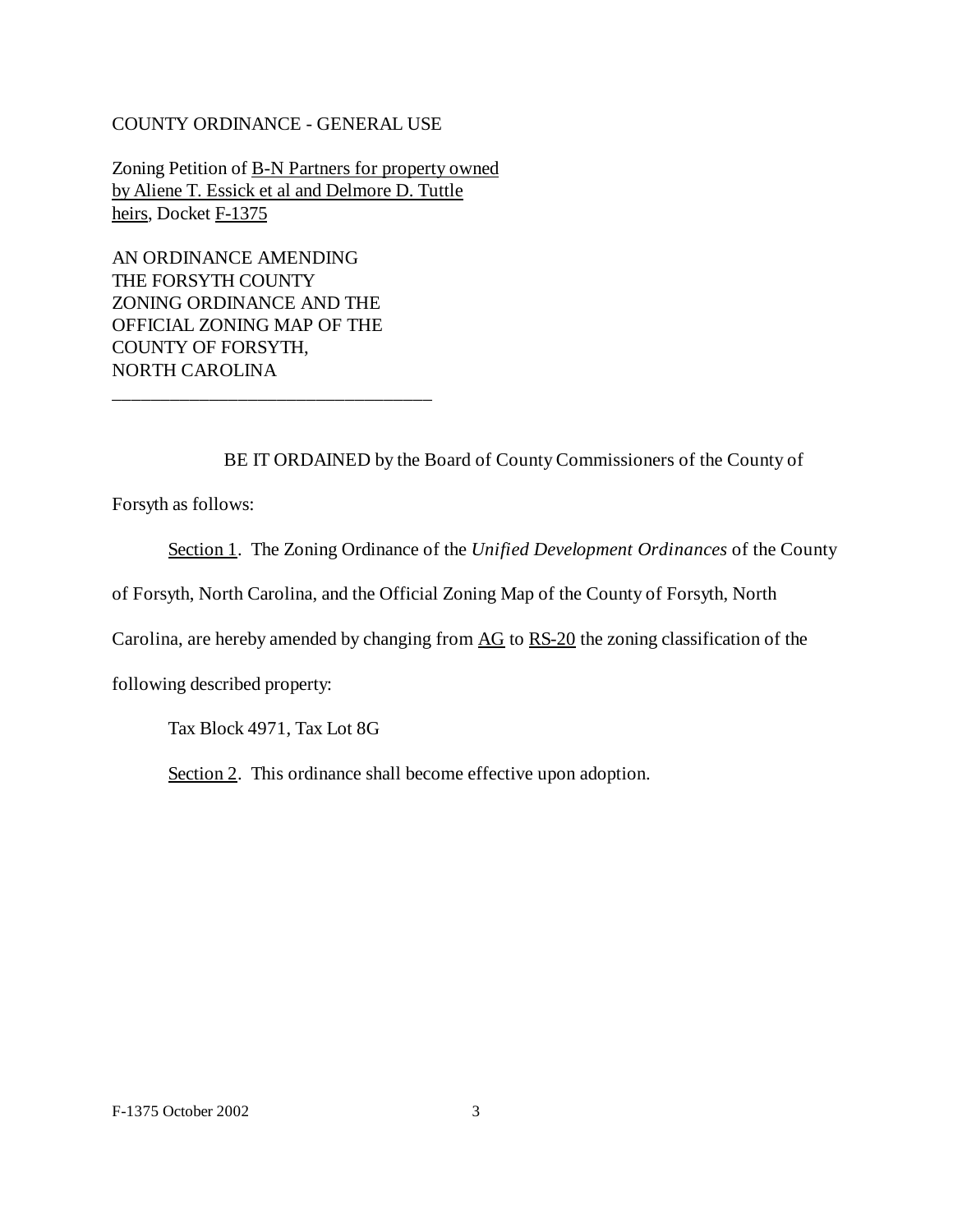#### **ZONING STAFF REPORT**

| <b>DOCKET</b> # $F-1375$ |                                                                |
|--------------------------|----------------------------------------------------------------|
|                          | <b>STAFF:</b> S. Chad Hall                                     |
|                          |                                                                |
|                          | Petitioner(s): $B & N$ Partners                                |
|                          | Ownership: Aliene T. Essick, et al and Delmore D. Tuttle heirs |

#### **REQUEST**

| From: | AG Agricultural District                                             |
|-------|----------------------------------------------------------------------|
| To:   | RS-20 Residential Single Family District; minimum lot size 20,000 sf |

Both general and special use district zoning were discussed with the applicant(s) who decided to pursue the zoning as requested.

NOTE: This is a general use zoning petition; therefore, ALL uses permitted in the above requested district should be considered.

Acreage: 12.5

#### **LOCATION**

Street: Southwest side of Helsabeck Road south of Tuttle Road. Jurisdiction: Forsyth County.

#### **PROPERTY SITE/IMMEDIATE AREA**

Existing Structures on Site: Site is currently undeveloped. Adjacent Uses:

| North - | Existing residential zoned RS-20.                             |
|---------|---------------------------------------------------------------|
| East -  | Undeveloped land zoned AG.                                    |
| South - | Undeveloped land zoned AG.                                    |
| West -  | Existing residential within King municipal limits zoned R-20. |

#### **GENERAL AREA**

Character/Maintenance: Well maintained single family homes. Development Pace: Slow to moderate.

#### **PHYSICAL FEATURES/ENVIRONMENTAL REVIEW**

Impact on Existing Features: The site is primarily vegetated and will most likely be clear-cut for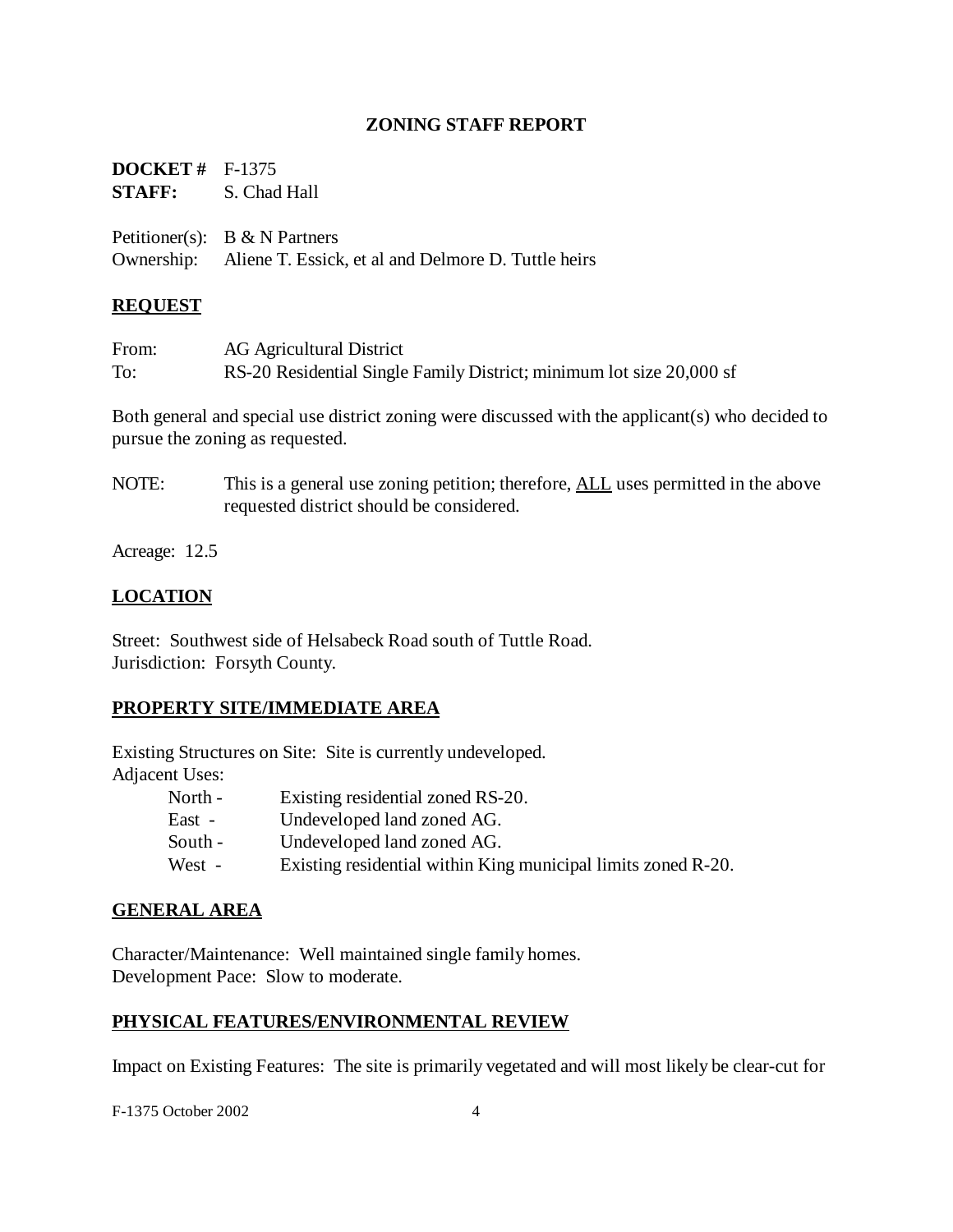development.

Topography: There is an approximate change in elevation on the subject property of 82' (from an approximate elevation of 1020' in the north down to an approximate elevation of 938' in the south).

Streams: A tributary to Muddy Creek crosses the southern portion of the subject property. Vegetation/habitat: The subject property is mostly vegetated.

Floodplains: None.

Watershed? Site is not within a water supply watershed.

# **TRANSPORTATION**

Direct Access to Site: Helsabeck Road; Tuttle Road; Jefferson Church Road. Street Classification: Helsabeck Road - local road; Tuttle Road - minor thoroughfare; Jefferson Church Road - minor thoroughfare. Average Daily Traffic Count/Estimated Capacity at Level of Service D (Vehicles per Day): Tuttle Road between Old US 52 and Jefferson Church Road = 1,600/11,100 Jefferson Church Road between Tuttle Road and Moore Road = 2,400/16,100 Sidewalks: None.

Transit: None. Bike: None.

# **HISTORY**

Relevant Zoning Cases:

- 1. F-1224; RS-20 to MH; approved May 4, 1998; north side of Tuttle Road between Old US 52 and Southern Railroad; 1.3 acres; Planning Board and staff recommended denial.
- 2. F-1103; RS-20 to MH; approved April 10, 1995; north side of Weigh Station Road, east of Old Highway 52; 1.4 acres; Planning Board recommended denial and staff recommended approval.

#### **CONFORMITY TO PLANS**

GMP Area (*Legacy*): Future Growth Area (GMA 4).

Relevant Comprehensive Plan Recommendation(s): Future Growth Areas identified on the Growth Management Plan Map do not currently have sewer and other facilities that would make them suitable for more intense development. However, those facilities will be provided in a planned and managed way and the Future Growth Area will eventually become more urban and densely developed.

# **INCORPORATED AREA COMMENTS**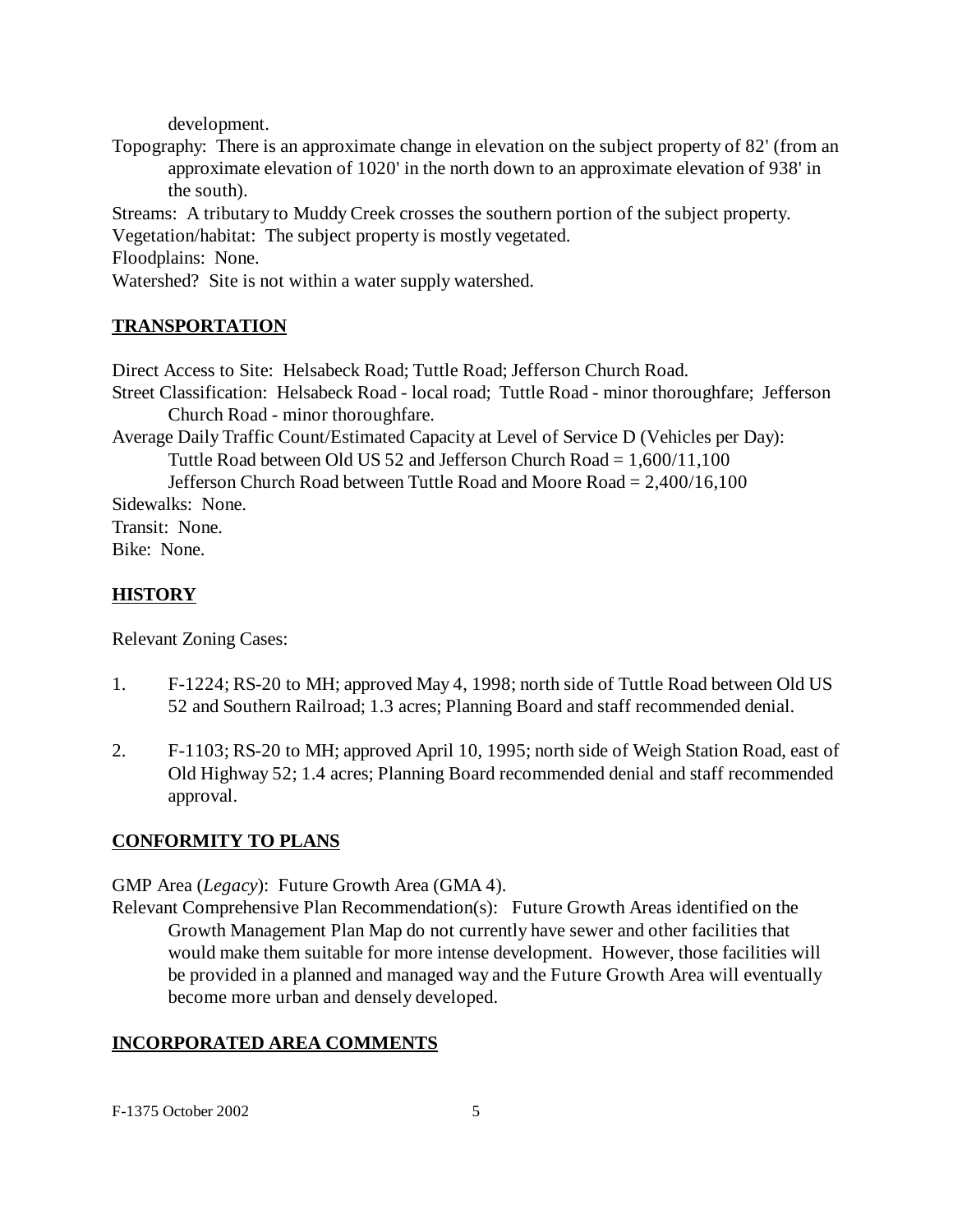Incorporated Jurisdiction: King is adjacent to the subject property. Expressed Concern: King voices no opposition and makes no recommendations.

#### **ANALYSIS**

The current request is to rezone 12.5 acres from AG to RS-20. The site is located on the southwest side of Helsabeck Road south of Tuttle Road. In this area, a majority of the undeveloped land west of Helsabeck Road is zoned AG. Across Helsabeck Road, most of the land is zoned RS-20. A stub connection from the Jefferson Valley subdivision, to the east, via Madison View Court would allow for a connected street system that would then provide access from the subject property to Helsabeck Road as well as Tuttle Road.

The site abuts the King municipal limits on its western edge. Water is available to the site and sewer is approximately a half mile away from the subject property. King has voiced that they have no concerns regarding this rezoning petition.

The site lies within Growth Management Area 4 (Future Growth Area) as identified on the Growth Management Plan Map in the *Legacy* development guide. These areas do not currently have sewer and other facilities that would make them suitable for more intense development. Those facilities will eventually be provided in a planned and managed way and the Future Growth Area will eventually become more urban and densely developed. *Legacy*, however, does discourage development in Future Growth Management Areas until the Municipal Services Area is more fully developed and, should development occur, then it is encouraged that public sewerage be installed.

Staff has no major concerns regarding the rezoning of this specific tract of land. However, there is a growing concern regarding the practice of the rezoning of land from AG. The AG District is primarily intended to accommodate uses of an agricultural nature and scattered non-farm residences on large tracts of land. The AG District is not intended for residential subdivisions with small lots and it is recommended that lot sizes be a minimum of 40,000 square feet. This is an attempt to acknowledge and help retain rural character while still permitting development.

Generally, the rezoning to RS-20 from AG doubles the permitted density (per the existing zoning classification) and is typically done so in order to develop at the highest possible density without sewer (20,000 square feet). Furthermore, if rezoned and developed, those large tracts of land forever forfeit their potential to be utilized as active farmland. In this particular case, being that the subject property is mostly vegetated, the loss of this AG classification isn't as crucial as it may be in other areas. However, the likely loss of the existing vegetation presents another concern.

To summarize, regarding this particular rezoning request, staff does not see any immediate detrimental effects other than the potential loss of trees at the time of development which, without preservation requirement through Ordinance, would be lost anyway. In addition, the continued loss of AG land is of a concern and should be monitored for appropriateness of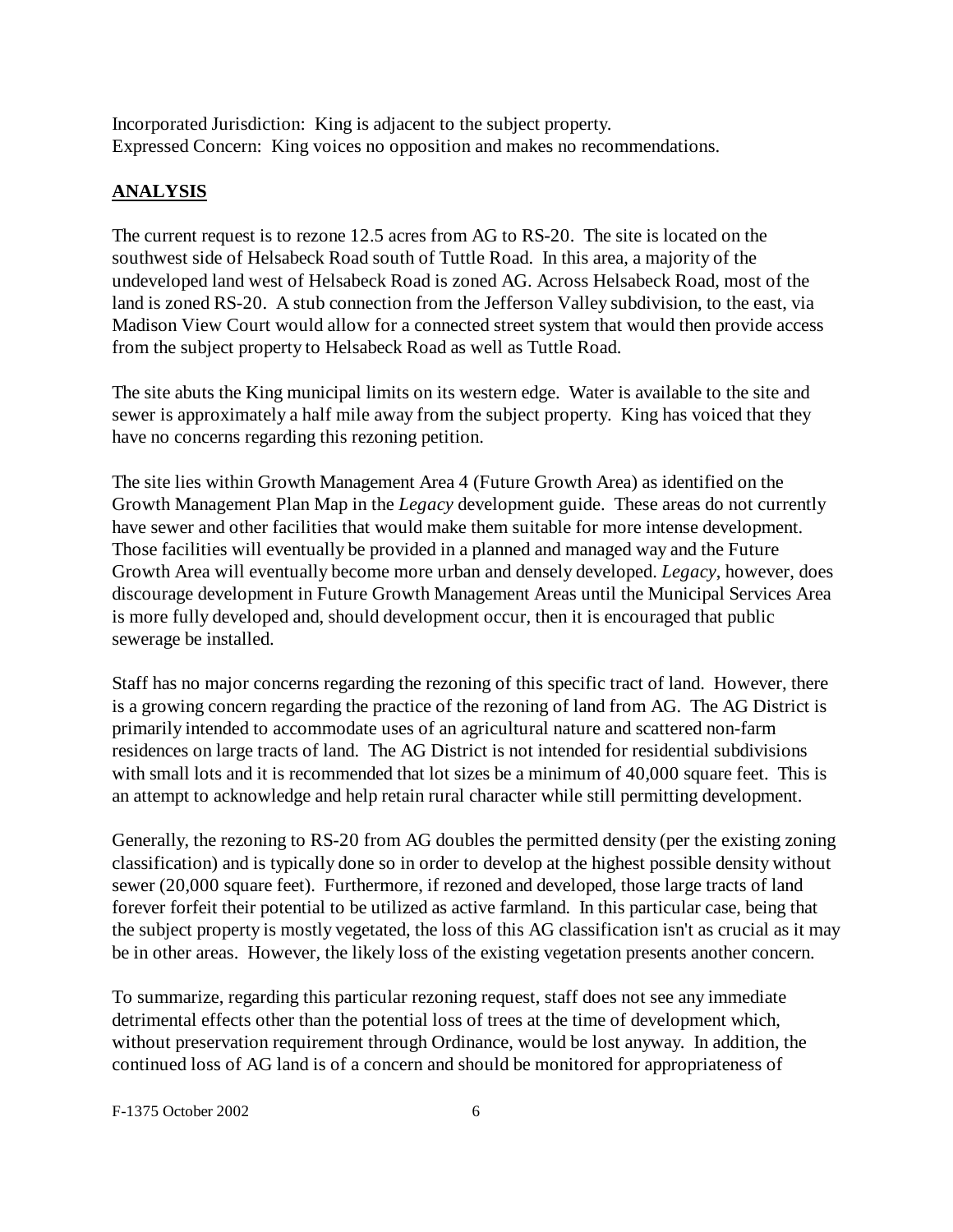rezoning requests in the future. Furthermore, it is encouraged that development within Growth Management Area 4 be required to extend sewer services if at all possible. However, due to the location of the subject property and its proximity to an existing residential neighborhood with a similar development pattern, staff's concerns are mitigated.

# **FINDINGS**

- 1. The site is within the AG District and is located adjacent to an existing residential subdivision.
- 2. The site abuts the King municipal limits; King has voiced no opposition to this petition.
- 3. The site lies within Growth Management Area 4 and does not currently have access to sewer.
- 4. *Legacy* discourages development in Future Growth Management Areas until the Municipal Services Area is more fully developed and, should development occur, public sewerage should be extended.
- 5. Staff has general concerns about the rezoning of AG lands and the general development pattern in these areas.
- 6. Due to the proximity of similar development and other existing RS-20 zoning in the area, staff sees the rezoning as compatible with the surrounding area.

# **STAFF RECOMMENDATION**

# Zoning: **APPROVAL**.

# **PUBLIC HEARING**

FOR: None

AGAINST: None

# **WORK SESSION**

MOTION: Philip Doyle moved approval of the zoning map amendment. SECOND: Arnold King VOTE: FOR: Avant, Bost, Clark, Doyle, Folan, King, Norwood AGAINST: None EXCUSED: None